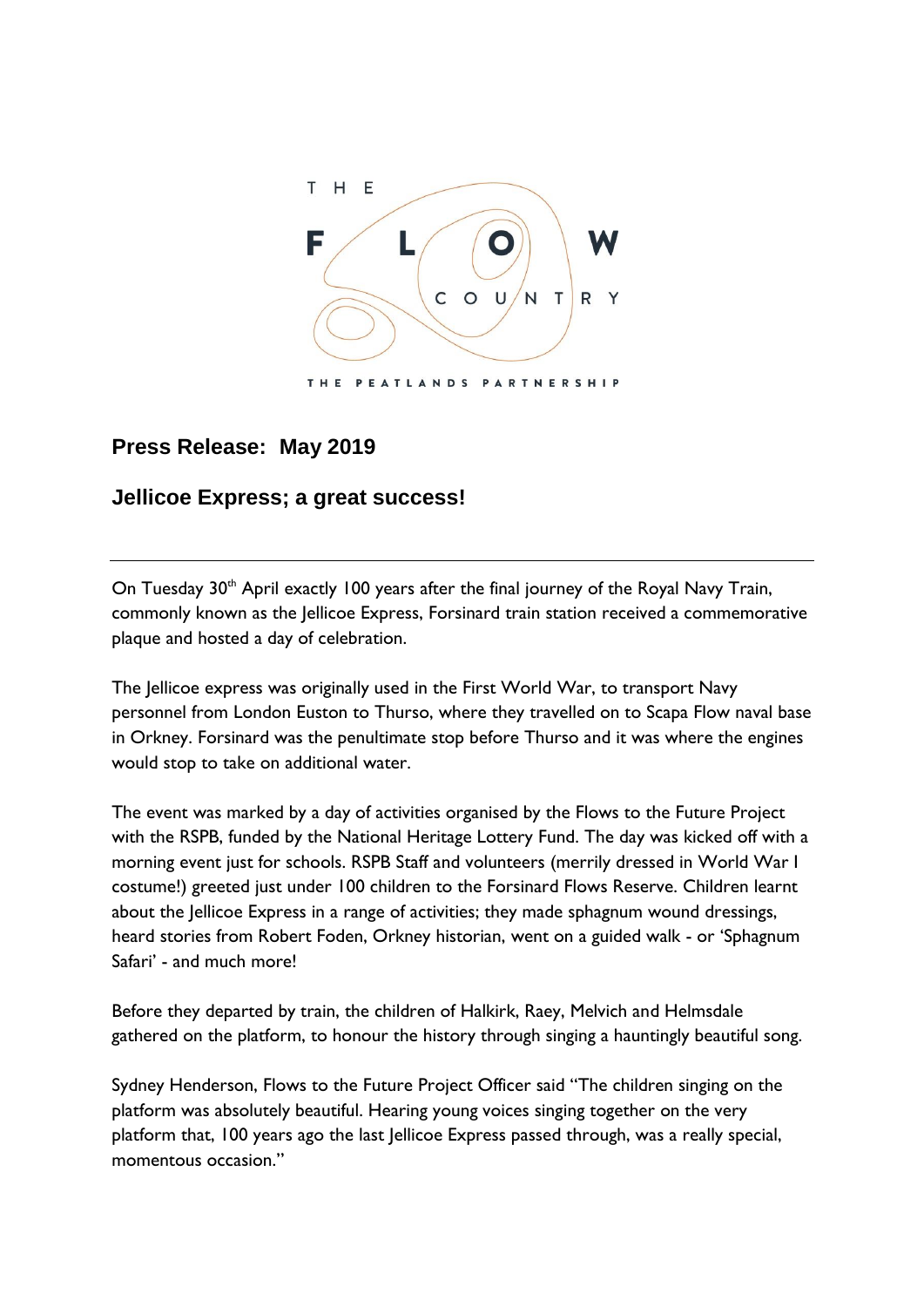Carolyn Castle, a P6 teacher said "Halkirk Primary School have had a fantastic day out at Forsinard. The children learned lots about life in 1919. Thankyou!" *(written in visitor book, check we can use this quote)*

The afternoon event was well attended by members of the local community and dignitaries including Flag Officer of the Royal Navy, Chris Smith, Lord Lieutenant for Sutherland Dr Maine, and the Lord Lieutenant Ross and Cromarty, Janet Bowen. Everyone gathered on the platform for the unveiling of a commemorative plaque that was designed by Peter Needham for Another Orkney Production and sponsored by HITRANS. Afterwards visitors gathered in the marquee for tea and 'trench cake' (old in style not in age!) and to share memories and stories.

Morag Mitchell of Thurso said "It was absolutely excellent and we learnt a great deal about the Jellicoe Express. It was lovely to see so many school children from local schools involves"

Photos and captions.



## **NOTES TO EDITORS**

The Peatlands Partnership includes Scottish Natural Heritage, Forestry Commission Scotlandland Council, RSPB Scotland, Plantlife Scotland, Highlands & Islands Enterprise, The Highland Third Sector Interface, The Flow Country Rivers Trust, The Northern Deer Management Group and The Environmental Research Institute. It is chaired by Professor Stuart Gibb from the Environmental Research Institute.

RSPB Scotland is the lead partner in The Flows to the Future project, a Peatlands Partnership project, which gratefully acknowledges funding from the Heritage Lottery Fund and from the following funders and supporters; Environmental Research Institute, European Regional Development Fund, Forestry Commission (Scotland), Peatland Action, Highlands and Islands Enterprise, The Highland Council, RSPB,